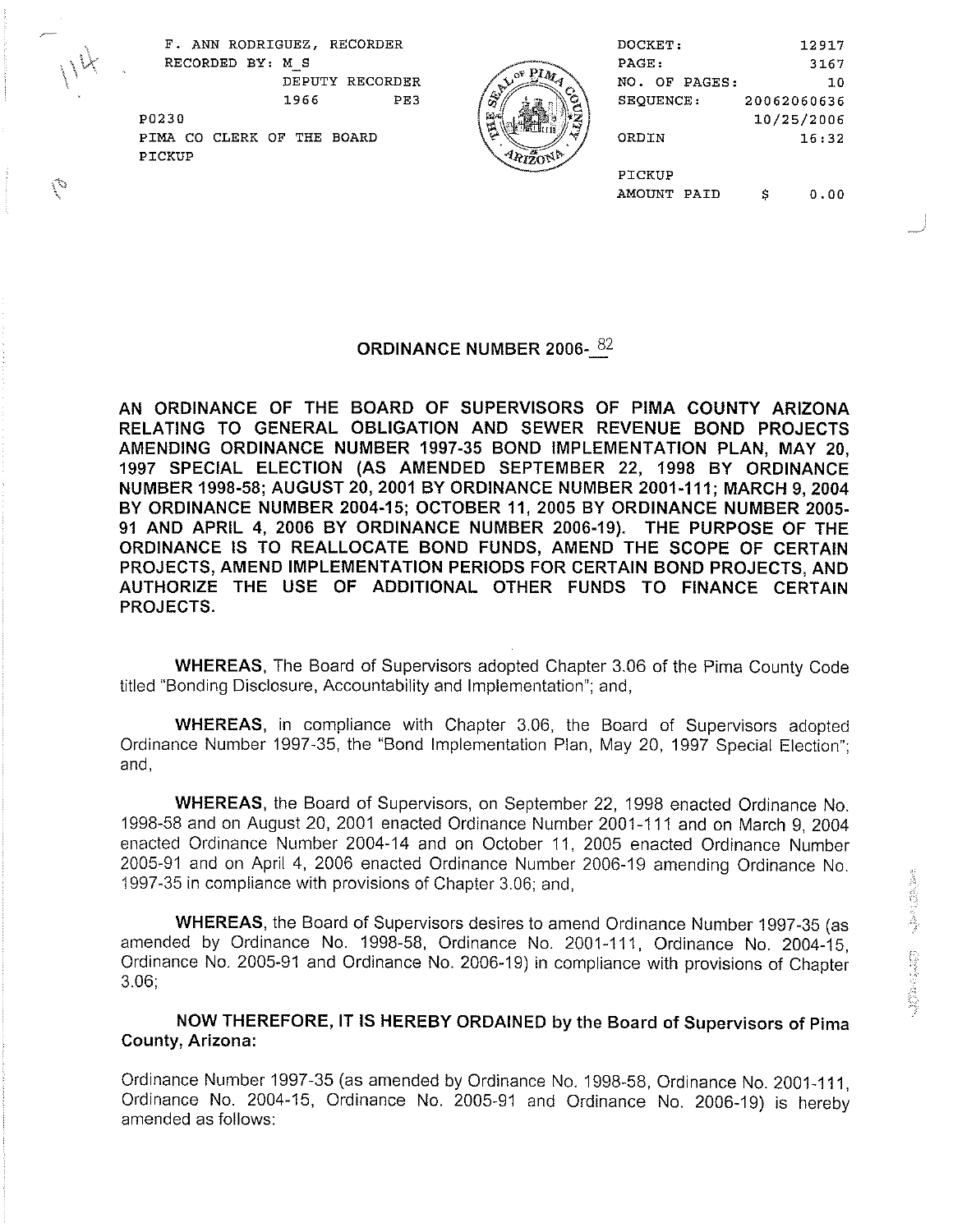#### Bond Improvement Plan May **20, 1997** Special Election

# **B.** Question No. **2** - Public Safetv, Law Enforcement and Superior Court

| 10) Project<br>Location:                                       | SC-8 -- Superior Court New Courtrooms<br><b>Superior Court Building</b><br>110 West Congress                                                                                                                                                                                                                                                                                                                                                                                                                                                                                                                                                                                                                                                                        |
|----------------------------------------------------------------|---------------------------------------------------------------------------------------------------------------------------------------------------------------------------------------------------------------------------------------------------------------------------------------------------------------------------------------------------------------------------------------------------------------------------------------------------------------------------------------------------------------------------------------------------------------------------------------------------------------------------------------------------------------------------------------------------------------------------------------------------------------------|
| Bond Funding:<br>Scope:                                        | \$11,500,000<br>Renovate $7$ floors B, 1, 2, and 3 of the existing Superior Court building.<br>The existing building has a net usable square footage of approximately<br>188,700 square feet. A space analysis performed by the IEF Group,<br>Inc. revealed that for optimal utilization of this building, renovation of<br>floors 1, 2, 3, 7, 8, 9 and B level is necessary. The analysis also<br>identified the need for staff occupying 43,800 square feet to be moved<br>out of the building in order to accommodate new courtroom growth. In<br>addition, to improve safety and operation of the Superior Court, the<br>Assembly Room will be expanded, elevators renovated, fire alarm<br>systems replaced, PBX telephone switch replaced, and roof replaced. |
| Benefit:                                                       | Renovation of the building will allow for additional courtrooms<br>necessary to accommodate present and new divisions and<br>commissioners, as well as necessary support functions. (Currently<br>there are 35 judicial officers and 29 courtrooms.)                                                                                                                                                                                                                                                                                                                                                                                                                                                                                                                |
| Other Funding:<br>Implementation Period:<br>Future Operating & | \$0<br>1, 2, 3, 4 through 4 Phase 3 On-Hold Complete                                                                                                                                                                                                                                                                                                                                                                                                                                                                                                                                                                                                                                                                                                                |
| Maintenance Costs:                                             | Minimal since most space is presently occupied and these costs are<br>being incurred now.                                                                                                                                                                                                                                                                                                                                                                                                                                                                                                                                                                                                                                                                           |

### C. Question No. **3** - Parks

 $\sqrt{2}$ 

| 18) Project:<br>Location:<br>Bond Funding: | P-18 -- Armory Park/Children's Museum Improvements<br>200 South Sixth Avenue<br>\$250,000                                                                                                                                                                                            |                                                                                                                                                                                                                                                                                                                                                                                    |
|--------------------------------------------|--------------------------------------------------------------------------------------------------------------------------------------------------------------------------------------------------------------------------------------------------------------------------------------|------------------------------------------------------------------------------------------------------------------------------------------------------------------------------------------------------------------------------------------------------------------------------------------------------------------------------------------------------------------------------------|
| Scope:                                     | This will be a joint project with Children's Museum to improve historical<br>integrity of Carnegie Library building and tots adventure/educational<br>play area. Work will consist of possible renovation of existing rest<br>rooms, fencing, and an educational play area for tots. |                                                                                                                                                                                                                                                                                                                                                                                    |
| Benefit:                                   | Maintains historical integrity of the building and creates a new free play<br>area for children in the Armory Park neighborhood.                                                                                                                                                     | $\frac{1}{2} \int_{\mathbb{R}^2} \frac{1}{2} \, \frac{1}{2} \, \frac{1}{2} \int_{\mathbb{R}^2} \frac{1}{2} \, \frac{1}{2} \, \frac{1}{2} \int_{\mathbb{R}^2} \frac{1}{2} \, \frac{1}{2} \, \frac{1}{2} \int_{\mathbb{R}^2} \frac{1}{2} \, \frac{1}{2} \, \frac{1}{2} \int_{\mathbb{R}^2} \frac{1}{2} \, \frac{1}{2} \, \frac{1}{2} \int_{\mathbb{R}^2} \frac{1}{2} \, \frac{1}{2}$ |
| Other Funding:                             | \$0                                                                                                                                                                                                                                                                                  |                                                                                                                                                                                                                                                                                                                                                                                    |
| Implementation Period: $2, 3, 4, 5, 6$     |                                                                                                                                                                                                                                                                                      |                                                                                                                                                                                                                                                                                                                                                                                    |
| Future Operating &                         |                                                                                                                                                                                                                                                                                      |                                                                                                                                                                                                                                                                                                                                                                                    |
| Maintenance Costs:                         | Costs to be paid by City of Tucson and the Tucson Children's Museum<br>through an intergovernmental agreement with Pima County.                                                                                                                                                      |                                                                                                                                                                                                                                                                                                                                                                                    |
| 34) Project                                | P-34 --- Oro Valley Cañada Del Oro River Park                                                                                                                                                                                                                                        |                                                                                                                                                                                                                                                                                                                                                                                    |
| Location:                                  | South Side of Cañada Del Oro Wash, from La Cañada to First Avenue,                                                                                                                                                                                                                   |                                                                                                                                                                                                                                                                                                                                                                                    |
|                                            | Oro Valley, Arizona                                                                                                                                                                                                                                                                  |                                                                                                                                                                                                                                                                                                                                                                                    |
| Bond Funding:                              | \$1,000,000                                                                                                                                                                                                                                                                          |                                                                                                                                                                                                                                                                                                                                                                                    |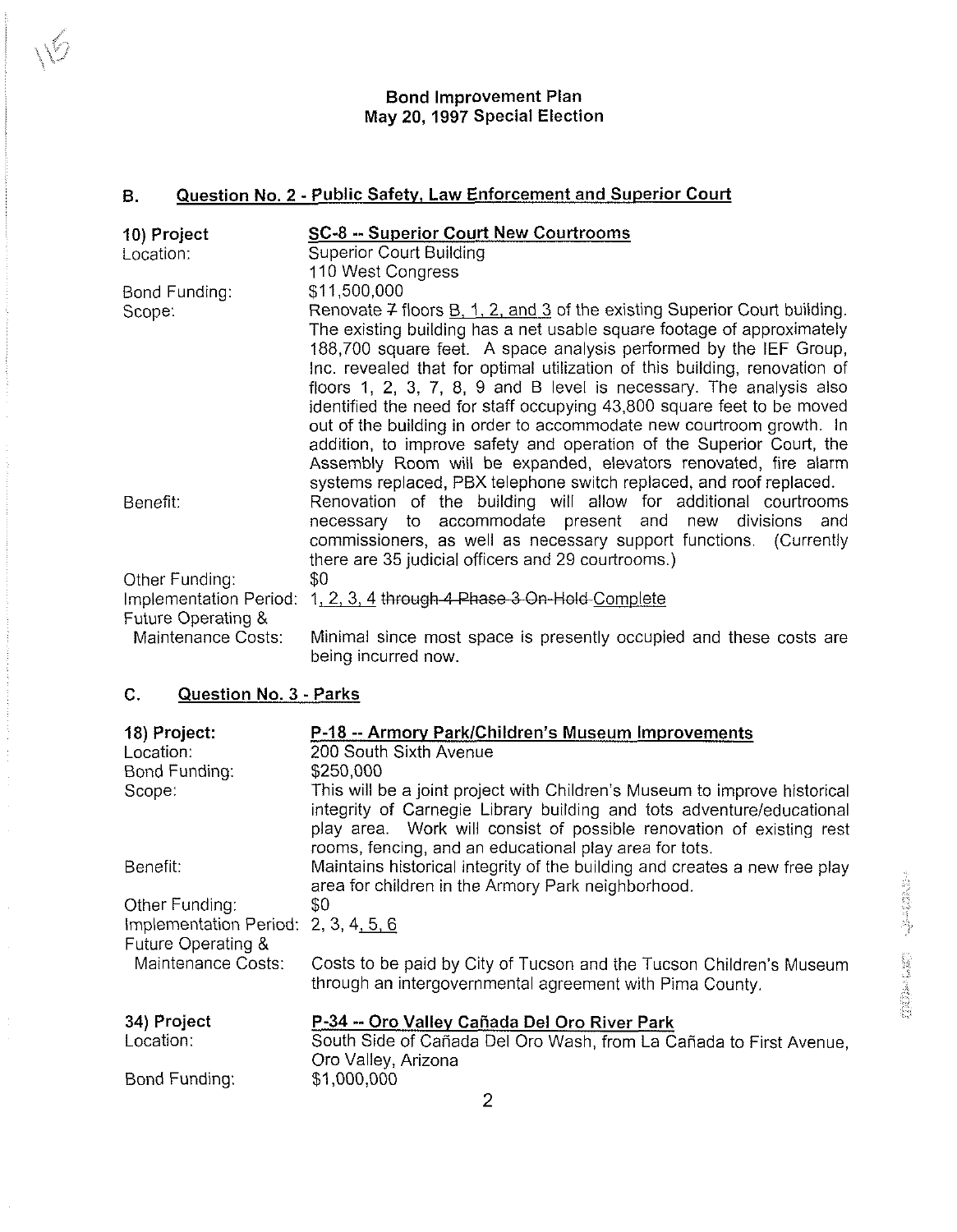| Scope:                                                 | Development of a 3-mile river park (public linear park) system along<br>the Cañada del Oro Wash, including bike path, walking path, and<br>pedestrian bridges rest rooms, landscaping, ramadas, and picnic<br>areas. |       |
|--------------------------------------------------------|----------------------------------------------------------------------------------------------------------------------------------------------------------------------------------------------------------------------|-------|
| Benefit:                                               | Accommodate access along the Cañada del Oro Wash and facilitate<br>the need for recreational opportunities to the growing community.                                                                                 |       |
| Other Funding:<br>Implementation Period: 2, 3, 4, 5, 6 | \$0                                                                                                                                                                                                                  |       |
| Future Operating &<br>Maintenance Costs:               | Costs to be paid by Town of Oro Valley through an intergovernmental<br>agreement with Pima County.                                                                                                                   |       |
| 50) Project<br>Location:                               | P-50 -- Sopori Community Center Pool<br>6001 West Arivaca Road, Amado, Arizona                                                                                                                                       |       |
| Bond Funding:<br>Scope:                                | \$0 \$300,000<br>Work consists of development of a newly constructed community                                                                                                                                       |       |
|                                                        | recreation center pool within the greater Sopori area, including meeting<br>and programming rooms, lighting, and signage a new free play pool<br>with swim lanes, a zero depth entry, guardhouse, and bath house.    |       |
| Benefit:                                               | Meeting the community need for a recreation center facility community<br>pool.                                                                                                                                       |       |
| Other Funding:<br>Implementation Period:               | \$300,000 \$0<br>2, 3 Complete                                                                                                                                                                                       |       |
| Future Operating &<br>Maintenance Costs:               | \$145,000                                                                                                                                                                                                            |       |
| 59) Project<br>Location:                               | P-59 -- Tortolita Shooting Range<br>North of Tangerine Road and East of I-10 Southeast Regional Park                                                                                                                 |       |
| Bond Funding:<br>Scope:                                | \$0 (\$225,000 from contingency savings)<br>Infrastructure improvements and design for a state-of-the-art shooting                                                                                                   |       |
| Benefit:                                               | facility, including design, grading, utilities, and paving.<br>Provide a comprehensive shooting facility for rifles, pistols, shotguns,<br>and bows to conduct target practice certification and competition.        |       |
| Other Funding:                                         | The estimated cost is \$225,000, which will be funded from contingency<br>savings and will be matched with federal dollars. \$0                                                                                      |       |
| Implementation Period:<br>Future Operating &           | On-Hold due to Pygmy Owl Studies. Complete                                                                                                                                                                           |       |
| Maintenance Costs:                                     | Costs to be paid by leasing the facility to a non-profit special interest<br>group.                                                                                                                                  |       |
| D.                                                     | Question No. 4 - Sonoran Desert Open Space and Historic Preservation                                                                                                                                                 |       |
| 5) Project<br>Location:                                | SD-5 -- Tortolita Mountain Park<br>Northwest                                                                                                                                                                         | 高度的基础 |
| Bond Funding:<br>Scope:                                | \$3,000,000<br>Land acquisition - 1000 or more acres to be acquired, plus road right-                                                                                                                                | 一度の   |
|                                                        | of-way. Land acquisition includes upper watersheds for Ruelas and<br>Wild Burro Canyons plus right-of-way access and expansion of natural                                                                            |       |

 $\setminus \setminus \circ$ 

conservation of a 9-acre parcel northwest of Arthur Pack Park. Parcels within planning acquisition area:

Parcel No. Section Township Range Zoning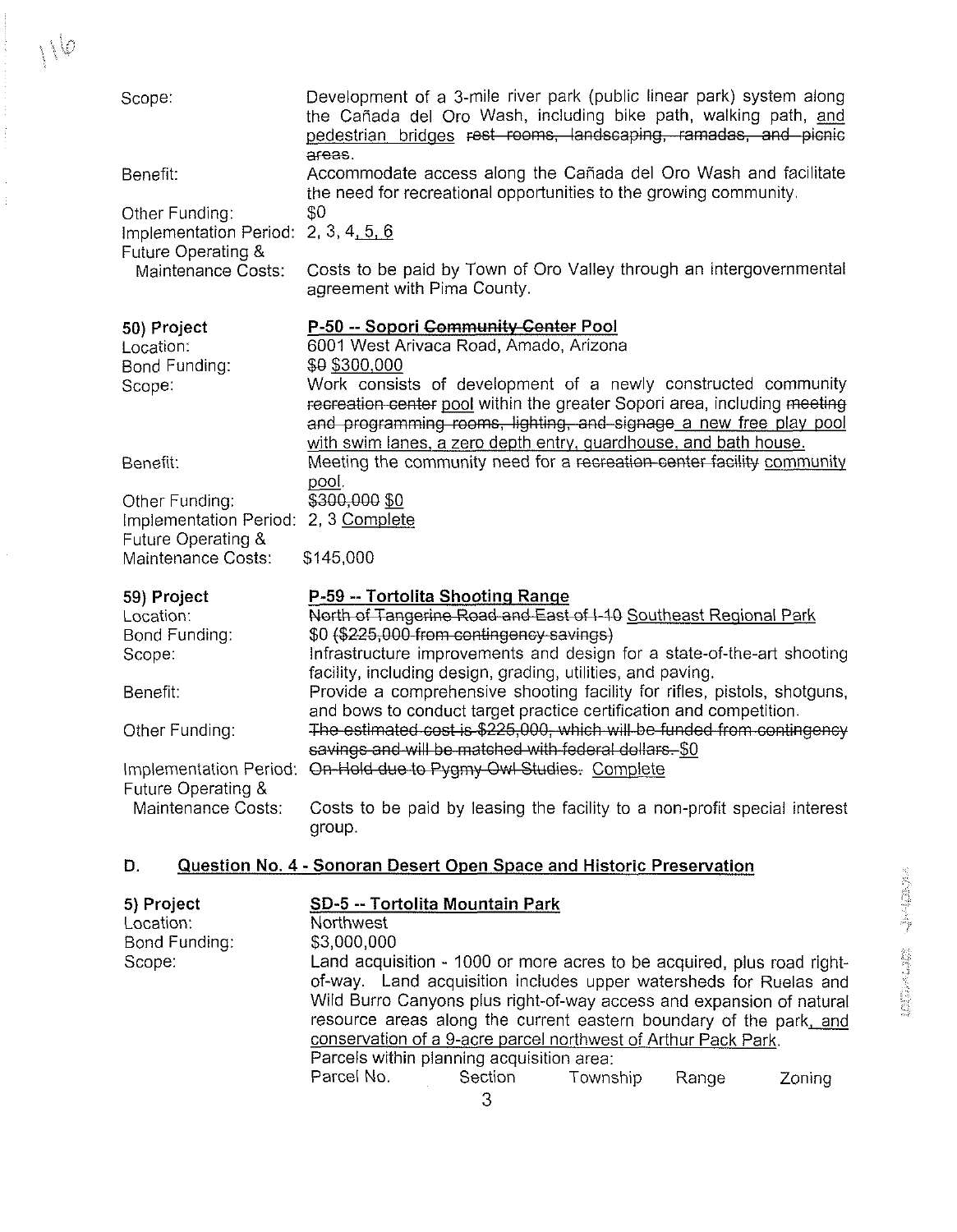|                                                                    | 219-01-001E<br>219-01-001F<br>219-01-001B<br>219-01-008D<br>Parcel 36<br>numbers not<br>assigned<br>219-07-0010,<br>0020,0030<br>Carpenter Ranch                                                                                                                                                                                                                                                                                                                                                                                                                                                                                                                                                                                                                                                                                                                                                                                                                                                                                                                                                                                                                                                                                                                                                                                                                                                              | 3<br>4<br>5<br>10<br>10S<br>31<br>32 (west 2)<br>17<br>35 | 11S<br>11S<br>11S<br>11S<br>12E<br>10S<br>10S<br>11S<br>10S | 13 E<br>13E<br>13 E<br>13 E<br>13 E<br>13 E<br>13E<br><b>12E</b> | <b>RH</b><br>RH<br>RH<br><b>RH</b><br>State lands<br>within Pinal<br>County |
|--------------------------------------------------------------------|---------------------------------------------------------------------------------------------------------------------------------------------------------------------------------------------------------------------------------------------------------------------------------------------------------------------------------------------------------------------------------------------------------------------------------------------------------------------------------------------------------------------------------------------------------------------------------------------------------------------------------------------------------------------------------------------------------------------------------------------------------------------------------------------------------------------------------------------------------------------------------------------------------------------------------------------------------------------------------------------------------------------------------------------------------------------------------------------------------------------------------------------------------------------------------------------------------------------------------------------------------------------------------------------------------------------------------------------------------------------------------------------------------------|-----------------------------------------------------------|-------------------------------------------------------------|------------------------------------------------------------------|-----------------------------------------------------------------------------|
| Benefit:<br>Other Funding:                                         | Arizona Preserve Initiative #1, Tortolita Mountain Park and Tortolita<br>East Biological Corridor.<br>216-30-019B<br>Protection of the Sonoran Desert.<br>To be determined; Growing Smarter matching funds; or other sources                                                                                                                                                                                                                                                                                                                                                                                                                                                                                                                                                                                                                                                                                                                                                                                                                                                                                                                                                                                                                                                                                                                                                                                  | 13                                                        | 12S                                                         | 12E                                                              | <b>SR</b>                                                                   |
| Implementation Period:<br>Future Operating &<br>Maintenance Costs: | to be determined.<br>2, 3, 4, 5<br>Minimal                                                                                                                                                                                                                                                                                                                                                                                                                                                                                                                                                                                                                                                                                                                                                                                                                                                                                                                                                                                                                                                                                                                                                                                                                                                                                                                                                                    |                                                           |                                                             |                                                                  |                                                                             |
| 22) Project<br>Location:                                           | <b>T-21 -- Various Trailhead Parking/Staging</b><br>Kennedy Park Trailhead/Tucson<br>Southwestern Corner of Kennedy<br>Broadway Gate Trailhead/Eastern End of Broadway Boulevard<br>Starr Pass East Trailhead/Eastern Boundary of Tucson Mountain Park<br>near Starr Pass Development                                                                                                                                                                                                                                                                                                                                                                                                                                                                                                                                                                                                                                                                                                                                                                                                                                                                                                                                                                                                                                                                                                                         |                                                           | Mountain                                                    | Park                                                             | Adjacent<br>to                                                              |
| Bond Funding:<br>Scope:                                            | \$250,000<br>Kennedy Park: Masterplan Gonstruct a trailhead parking lot for the<br>Tucson Mountain Park trail system on county property adjacent to<br>Kennedy Park, including a parking area suitable for horse trailers,<br>access road improvement, horse tie-up and watering facilities, a<br>ramada, and a solar-powered emergency telephone<br>Broadway Gate Trailhead: Develop a trailhead parking facility at the<br>eastern end of Broadway Boulevard to provide safe access for trail<br>users into Saguaro National Park's Rincon Mountain District, including<br>a parking lot with capacity for approximately 25 cars and 5 horse<br>trailers, including a parking area, horse tie-up and watering features,<br>gated access, fencing, signage, and an emergency telephone.<br>Starr Pass East Trailhead: Develop a trailhead parking facility on the<br>eastern boundary of Tucson Mountain Park adjacent to Starr Pass<br>development and Central Arizona Project reservoir, including a parking<br>facility on the eastern boundary of Tucson Mountain Park with capacity<br>for 35 cars and 5 horse trailers, including parking areas, access road<br>work, an access gate, fencing, signage and an emergency telephone.<br>Tucson Mountain Park: Construct a new public access and roadway<br>improvements<br>Improvements may include grading, drainage improvements and<br><u>paving.</u> | to trailhead                                              | located at the end                                          |                                                                  | of 36th Street.                                                             |
| Benefit:                                                           | These projects will provide much needed equestrian staging areas and<br>trailhead facilities, provide access to some of the busiest access points,<br>and increase the safety of access points.                                                                                                                                                                                                                                                                                                                                                                                                                                                                                                                                                                                                                                                                                                                                                                                                                                                                                                                                                                                                                                                                                                                                                                                                               |                                                           |                                                             |                                                                  |                                                                             |

 $\vee$ 

**4**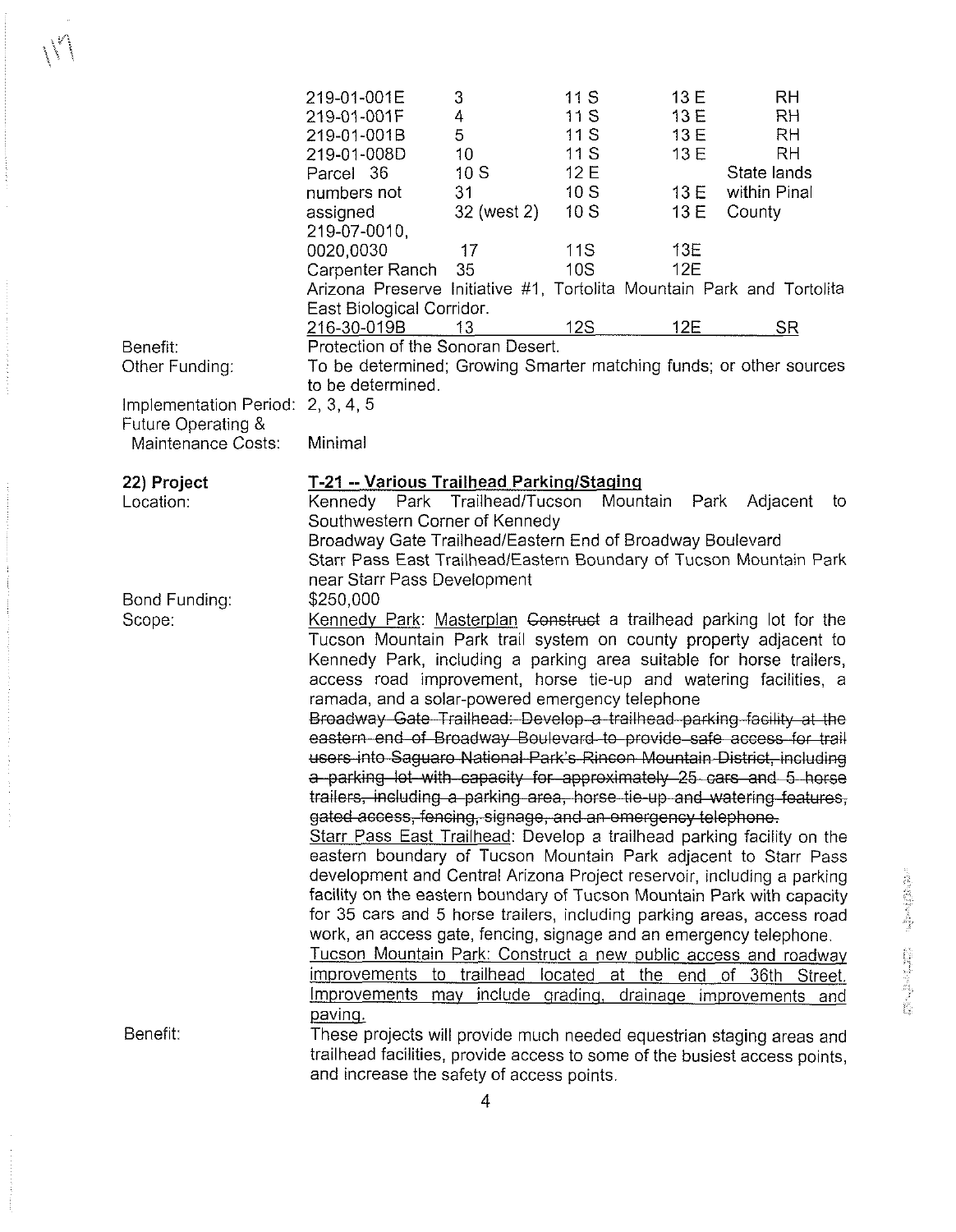Other Funding:  $$0$ lmplementation Period: 1, 2, 3, 4, 5 Future Operating & Maintenance Costs: Minimal

 $V^4$ 

 $\frac{1}{2}$ 

| 27) Project<br>Location:<br>Bond Funding:<br>Scope:                    | CH-26 -- Empirita Ranch Buildings Rehabilitation<br>Empirita Ranch near Mescal<br>\$200,000<br>Historic buildings associated with Empirita Ranch may be eligible for<br>listing on the National Register of Historic Places and the Arizona State<br>Register of Historic Places as a significant example of cattle ranching<br>in Pima County. Rehabilitation plans include roof reconstruction,<br>replacement of damaged structural elements, termite treatment,<br>masonry and concrete repairs, painting and refinishing of building<br>interiors, repairs to windows and doors, new electrical and heating and<br>cooling, and other improvements.                                                                                                                                                                                                                                                |            |
|------------------------------------------------------------------------|---------------------------------------------------------------------------------------------------------------------------------------------------------------------------------------------------------------------------------------------------------------------------------------------------------------------------------------------------------------------------------------------------------------------------------------------------------------------------------------------------------------------------------------------------------------------------------------------------------------------------------------------------------------------------------------------------------------------------------------------------------------------------------------------------------------------------------------------------------------------------------------------------------|------------|
| Benefit:                                                               | The project will make the Empirita Ranch and ranch buildings<br>accessible to the public by restoring the functionality of the buildings in<br>an historically accurate setting.                                                                                                                                                                                                                                                                                                                                                                                                                                                                                                                                                                                                                                                                                                                        |            |
| Other Funding:<br>Implementation Period: 4, 5, 6<br>Future Operating & | \$0 \$100,000 (Arizona Heritage Fund)                                                                                                                                                                                                                                                                                                                                                                                                                                                                                                                                                                                                                                                                                                                                                                                                                                                                   |            |
| Maintenance Costs:                                                     | Minimal                                                                                                                                                                                                                                                                                                                                                                                                                                                                                                                                                                                                                                                                                                                                                                                                                                                                                                 |            |
| 34) Project<br>Location:<br>Bond Funding:<br>Scope:                    | CA-33 -- Valencia Site<br>Valencia Road at the Santa Cruz River, Tucson<br>\$900,000<br>The Valencia Site comprising some 80 acres in the vicinity of Valencia<br>Road and the Santa Cruz River is considered a highly significant<br>Hohokam ball court village site that is listed on the National Register of<br>Historic Places. The core area of the site is owned by the Arizona<br>State Land Department and remains essentially intact although<br>possibly threatened by future sale and development.<br>It is the<br>southernmost of two ball court villages that remain largely undisturbed<br>in the Tucson metropolitan area. Acquisition of the core of the<br>Valencia Site that contains the ball court and intensive village<br>occupation and creation of the Valencia Site Archaeological Park<br>encompassing some 80 acres of the Hohokam and Archaic village area<br>are planned. |            |
| Benefit:                                                               | The project will permit preservation and protection of an archaeological<br>site and creation of an archaeological park for public enjoyment and<br>interpretation and education.                                                                                                                                                                                                                                                                                                                                                                                                                                                                                                                                                                                                                                                                                                                       | "我们的时候,我们的 |
| Other Funding:                                                         | \$0                                                                                                                                                                                                                                                                                                                                                                                                                                                                                                                                                                                                                                                                                                                                                                                                                                                                                                     |            |
| Implementation Period: 2, 3, 4 On-Hold<br>Future Operating &           |                                                                                                                                                                                                                                                                                                                                                                                                                                                                                                                                                                                                                                                                                                                                                                                                                                                                                                         |            |
| <b>Maintenance Costs:</b>                                              | Minimal                                                                                                                                                                                                                                                                                                                                                                                                                                                                                                                                                                                                                                                                                                                                                                                                                                                                                                 |            |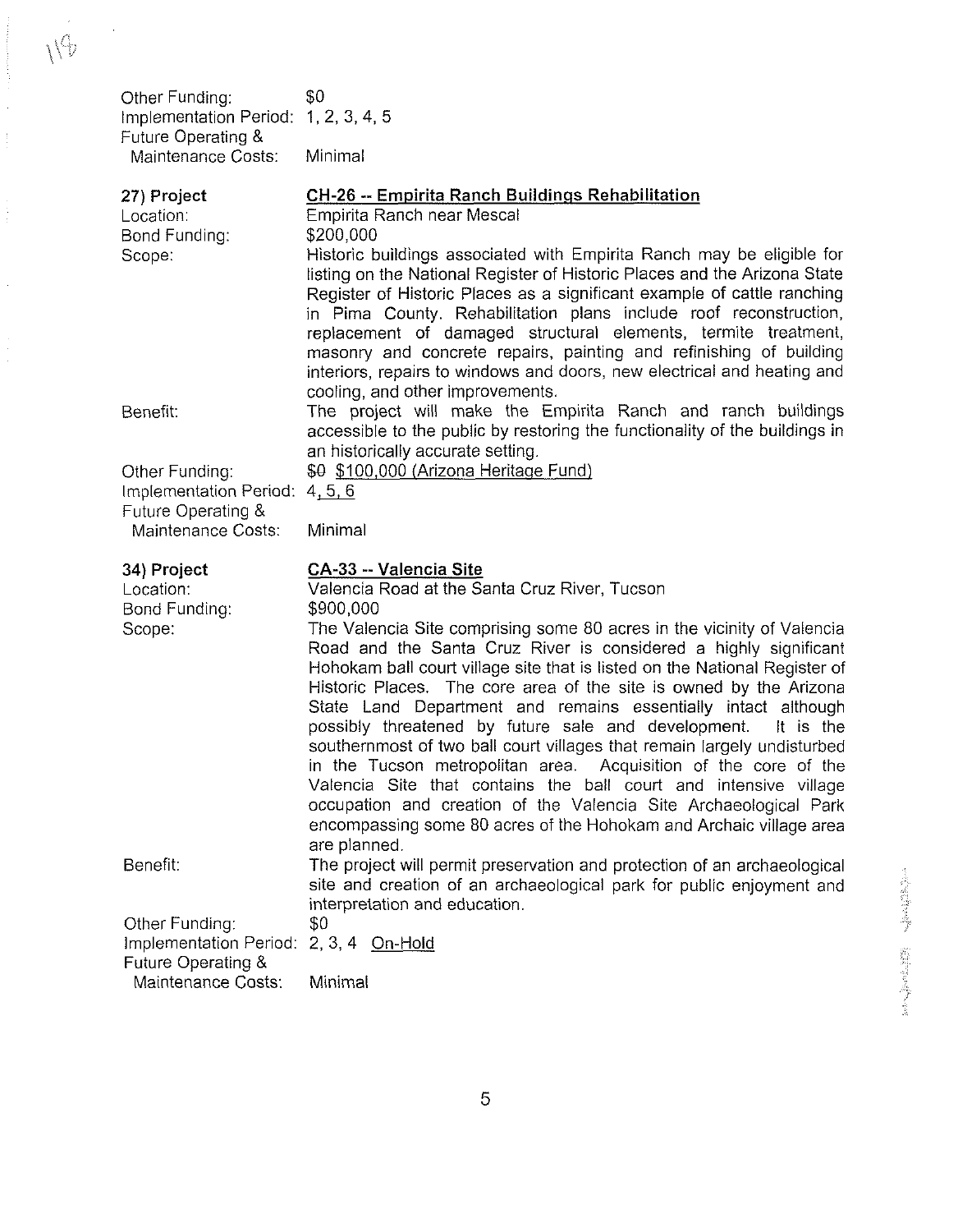## E. Question No. **5** - Public Health. Safety. Recreational, and Cultural Facilities

 $M/$ 

| Question No. 5 - Public Health, Safety, Recreational, and Cultural Facilities<br>Ε.<br>L-2 -- City of Tucson Midtown Library<br>Southwest corner of Fairmount Street and Catalina Avenue, a site<br>2) Project<br>Location:<br>chosen by the City of Tucson and area residents<br>\$2,000,000<br>Bond Funding:<br>Construction, furnishings, equipment, opening collections, and sites<br>costs for a 5,000 to 7,000 square foot library, with capacity for future<br>expansion of a learning center/neighborhood center.<br>This site will provide a cen<br>Scope:<br>Benefit:<br>community services to several neighborhoods currently severely under-<br>served.<br>Other Funding:<br>\$0<br>Implementation Period: 2, 3, 4, 5<br>Future Operating &<br>Costs will be shared with the City of Tucson and Library District.<br>Maintenance Costs:<br>FS-14 -- Fire Sprinkler/Asbestos Removal - Legal Services<br>13) Project<br><b>Building</b><br>32 North Stone<br>Location:<br>Bond Funding:<br>\$5,472,557<br>\$5,472,557<br>In order to provide fire protection and life safety upgrades required by<br>code and reduce the County's liability and costs of in-place asbestos,<br>the remaining floors in the 20 story Pima County Legal Services<br>Bu<br>Scope:<br>Benefit:<br>reduction in annual maintenance costs on each newly completed floor.<br>Other Funding:<br>\$0<br>Implementation Period: 2, 3, 4, 5 Complete<br>Future Operating &<br>Maintenance Costs: Due to high costs of maintaining a building containing asbestos<br>fireproofing, the operating and maintenance cost will decrease.<br>$F_{\rm s}$<br>Question No. 6 - Flood Control Improvements<br>2) Project<br>Location:<br><u>FC-2 -- Santa Cruz River, Valencia to Irvington</u><br>Santa Cruz River, Valencia Road to Irvington Road<br>Bond Funding:<br>\$4,000,000<br>Although the Santa Cruz River 100-year flow is contained within the existing high banks, the earthen banks are unstable and are highly susceptible to lateral erosion during large flows. Two (2) miles of new soil cement ban<br>Scope:<br>which will tie into existing bank stabilization at the upstream and<br>downstream ends. |  |  |  |  |
|----------------------------------------------------------------------------------------------------------------------------------------------------------------------------------------------------------------------------------------------------------------------------------------------------------------------------------------------------------------------------------------------------------------------------------------------------------------------------------------------------------------------------------------------------------------------------------------------------------------------------------------------------------------------------------------------------------------------------------------------------------------------------------------------------------------------------------------------------------------------------------------------------------------------------------------------------------------------------------------------------------------------------------------------------------------------------------------------------------------------------------------------------------------------------------------------------------------------------------------------------------------------------------------------------------------------------------------------------------------------------------------------------------------------------------------------------------------------------------------------------------------------------------------------------------------------------------------------------------------------------------------------------------------------------------------------------------------------------------------------------------------------------------------------------------------------------------------------------------------------------------------------------------------------------------------------------------------------------------------------------------------------------------------------------------------------------------------------------------------------------------------------------------------------------------------------------|--|--|--|--|
|                                                                                                                                                                                                                                                                                                                                                                                                                                                                                                                                                                                                                                                                                                                                                                                                                                                                                                                                                                                                                                                                                                                                                                                                                                                                                                                                                                                                                                                                                                                                                                                                                                                                                                                                                                                                                                                                                                                                                                                                                                                                                                                                                                                                    |  |  |  |  |
|                                                                                                                                                                                                                                                                                                                                                                                                                                                                                                                                                                                                                                                                                                                                                                                                                                                                                                                                                                                                                                                                                                                                                                                                                                                                                                                                                                                                                                                                                                                                                                                                                                                                                                                                                                                                                                                                                                                                                                                                                                                                                                                                                                                                    |  |  |  |  |
|                                                                                                                                                                                                                                                                                                                                                                                                                                                                                                                                                                                                                                                                                                                                                                                                                                                                                                                                                                                                                                                                                                                                                                                                                                                                                                                                                                                                                                                                                                                                                                                                                                                                                                                                                                                                                                                                                                                                                                                                                                                                                                                                                                                                    |  |  |  |  |
|                                                                                                                                                                                                                                                                                                                                                                                                                                                                                                                                                                                                                                                                                                                                                                                                                                                                                                                                                                                                                                                                                                                                                                                                                                                                                                                                                                                                                                                                                                                                                                                                                                                                                                                                                                                                                                                                                                                                                                                                                                                                                                                                                                                                    |  |  |  |  |
|                                                                                                                                                                                                                                                                                                                                                                                                                                                                                                                                                                                                                                                                                                                                                                                                                                                                                                                                                                                                                                                                                                                                                                                                                                                                                                                                                                                                                                                                                                                                                                                                                                                                                                                                                                                                                                                                                                                                                                                                                                                                                                                                                                                                    |  |  |  |  |
|                                                                                                                                                                                                                                                                                                                                                                                                                                                                                                                                                                                                                                                                                                                                                                                                                                                                                                                                                                                                                                                                                                                                                                                                                                                                                                                                                                                                                                                                                                                                                                                                                                                                                                                                                                                                                                                                                                                                                                                                                                                                                                                                                                                                    |  |  |  |  |
|                                                                                                                                                                                                                                                                                                                                                                                                                                                                                                                                                                                                                                                                                                                                                                                                                                                                                                                                                                                                                                                                                                                                                                                                                                                                                                                                                                                                                                                                                                                                                                                                                                                                                                                                                                                                                                                                                                                                                                                                                                                                                                                                                                                                    |  |  |  |  |
|                                                                                                                                                                                                                                                                                                                                                                                                                                                                                                                                                                                                                                                                                                                                                                                                                                                                                                                                                                                                                                                                                                                                                                                                                                                                                                                                                                                                                                                                                                                                                                                                                                                                                                                                                                                                                                                                                                                                                                                                                                                                                                                                                                                                    |  |  |  |  |
|                                                                                                                                                                                                                                                                                                                                                                                                                                                                                                                                                                                                                                                                                                                                                                                                                                                                                                                                                                                                                                                                                                                                                                                                                                                                                                                                                                                                                                                                                                                                                                                                                                                                                                                                                                                                                                                                                                                                                                                                                                                                                                                                                                                                    |  |  |  |  |
|                                                                                                                                                                                                                                                                                                                                                                                                                                                                                                                                                                                                                                                                                                                                                                                                                                                                                                                                                                                                                                                                                                                                                                                                                                                                                                                                                                                                                                                                                                                                                                                                                                                                                                                                                                                                                                                                                                                                                                                                                                                                                                                                                                                                    |  |  |  |  |
|                                                                                                                                                                                                                                                                                                                                                                                                                                                                                                                                                                                                                                                                                                                                                                                                                                                                                                                                                                                                                                                                                                                                                                                                                                                                                                                                                                                                                                                                                                                                                                                                                                                                                                                                                                                                                                                                                                                                                                                                                                                                                                                                                                                                    |  |  |  |  |
|                                                                                                                                                                                                                                                                                                                                                                                                                                                                                                                                                                                                                                                                                                                                                                                                                                                                                                                                                                                                                                                                                                                                                                                                                                                                                                                                                                                                                                                                                                                                                                                                                                                                                                                                                                                                                                                                                                                                                                                                                                                                                                                                                                                                    |  |  |  |  |
|                                                                                                                                                                                                                                                                                                                                                                                                                                                                                                                                                                                                                                                                                                                                                                                                                                                                                                                                                                                                                                                                                                                                                                                                                                                                                                                                                                                                                                                                                                                                                                                                                                                                                                                                                                                                                                                                                                                                                                                                                                                                                                                                                                                                    |  |  |  |  |
|                                                                                                                                                                                                                                                                                                                                                                                                                                                                                                                                                                                                                                                                                                                                                                                                                                                                                                                                                                                                                                                                                                                                                                                                                                                                                                                                                                                                                                                                                                                                                                                                                                                                                                                                                                                                                                                                                                                                                                                                                                                                                                                                                                                                    |  |  |  |  |
|                                                                                                                                                                                                                                                                                                                                                                                                                                                                                                                                                                                                                                                                                                                                                                                                                                                                                                                                                                                                                                                                                                                                                                                                                                                                                                                                                                                                                                                                                                                                                                                                                                                                                                                                                                                                                                                                                                                                                                                                                                                                                                                                                                                                    |  |  |  |  |
|                                                                                                                                                                                                                                                                                                                                                                                                                                                                                                                                                                                                                                                                                                                                                                                                                                                                                                                                                                                                                                                                                                                                                                                                                                                                                                                                                                                                                                                                                                                                                                                                                                                                                                                                                                                                                                                                                                                                                                                                                                                                                                                                                                                                    |  |  |  |  |
|                                                                                                                                                                                                                                                                                                                                                                                                                                                                                                                                                                                                                                                                                                                                                                                                                                                                                                                                                                                                                                                                                                                                                                                                                                                                                                                                                                                                                                                                                                                                                                                                                                                                                                                                                                                                                                                                                                                                                                                                                                                                                                                                                                                                    |  |  |  |  |
|                                                                                                                                                                                                                                                                                                                                                                                                                                                                                                                                                                                                                                                                                                                                                                                                                                                                                                                                                                                                                                                                                                                                                                                                                                                                                                                                                                                                                                                                                                                                                                                                                                                                                                                                                                                                                                                                                                                                                                                                                                                                                                                                                                                                    |  |  |  |  |
|                                                                                                                                                                                                                                                                                                                                                                                                                                                                                                                                                                                                                                                                                                                                                                                                                                                                                                                                                                                                                                                                                                                                                                                                                                                                                                                                                                                                                                                                                                                                                                                                                                                                                                                                                                                                                                                                                                                                                                                                                                                                                                                                                                                                    |  |  |  |  |
|                                                                                                                                                                                                                                                                                                                                                                                                                                                                                                                                                                                                                                                                                                                                                                                                                                                                                                                                                                                                                                                                                                                                                                                                                                                                                                                                                                                                                                                                                                                                                                                                                                                                                                                                                                                                                                                                                                                                                                                                                                                                                                                                                                                                    |  |  |  |  |
|                                                                                                                                                                                                                                                                                                                                                                                                                                                                                                                                                                                                                                                                                                                                                                                                                                                                                                                                                                                                                                                                                                                                                                                                                                                                                                                                                                                                                                                                                                                                                                                                                                                                                                                                                                                                                                                                                                                                                                                                                                                                                                                                                                                                    |  |  |  |  |
|                                                                                                                                                                                                                                                                                                                                                                                                                                                                                                                                                                                                                                                                                                                                                                                                                                                                                                                                                                                                                                                                                                                                                                                                                                                                                                                                                                                                                                                                                                                                                                                                                                                                                                                                                                                                                                                                                                                                                                                                                                                                                                                                                                                                    |  |  |  |  |
|                                                                                                                                                                                                                                                                                                                                                                                                                                                                                                                                                                                                                                                                                                                                                                                                                                                                                                                                                                                                                                                                                                                                                                                                                                                                                                                                                                                                                                                                                                                                                                                                                                                                                                                                                                                                                                                                                                                                                                                                                                                                                                                                                                                                    |  |  |  |  |
|                                                                                                                                                                                                                                                                                                                                                                                                                                                                                                                                                                                                                                                                                                                                                                                                                                                                                                                                                                                                                                                                                                                                                                                                                                                                                                                                                                                                                                                                                                                                                                                                                                                                                                                                                                                                                                                                                                                                                                                                                                                                                                                                                                                                    |  |  |  |  |
|                                                                                                                                                                                                                                                                                                                                                                                                                                                                                                                                                                                                                                                                                                                                                                                                                                                                                                                                                                                                                                                                                                                                                                                                                                                                                                                                                                                                                                                                                                                                                                                                                                                                                                                                                                                                                                                                                                                                                                                                                                                                                                                                                                                                    |  |  |  |  |
|                                                                                                                                                                                                                                                                                                                                                                                                                                                                                                                                                                                                                                                                                                                                                                                                                                                                                                                                                                                                                                                                                                                                                                                                                                                                                                                                                                                                                                                                                                                                                                                                                                                                                                                                                                                                                                                                                                                                                                                                                                                                                                                                                                                                    |  |  |  |  |
|                                                                                                                                                                                                                                                                                                                                                                                                                                                                                                                                                                                                                                                                                                                                                                                                                                                                                                                                                                                                                                                                                                                                                                                                                                                                                                                                                                                                                                                                                                                                                                                                                                                                                                                                                                                                                                                                                                                                                                                                                                                                                                                                                                                                    |  |  |  |  |
|                                                                                                                                                                                                                                                                                                                                                                                                                                                                                                                                                                                                                                                                                                                                                                                                                                                                                                                                                                                                                                                                                                                                                                                                                                                                                                                                                                                                                                                                                                                                                                                                                                                                                                                                                                                                                                                                                                                                                                                                                                                                                                                                                                                                    |  |  |  |  |
|                                                                                                                                                                                                                                                                                                                                                                                                                                                                                                                                                                                                                                                                                                                                                                                                                                                                                                                                                                                                                                                                                                                                                                                                                                                                                                                                                                                                                                                                                                                                                                                                                                                                                                                                                                                                                                                                                                                                                                                                                                                                                                                                                                                                    |  |  |  |  |
|                                                                                                                                                                                                                                                                                                                                                                                                                                                                                                                                                                                                                                                                                                                                                                                                                                                                                                                                                                                                                                                                                                                                                                                                                                                                                                                                                                                                                                                                                                                                                                                                                                                                                                                                                                                                                                                                                                                                                                                                                                                                                                                                                                                                    |  |  |  |  |
|                                                                                                                                                                                                                                                                                                                                                                                                                                                                                                                                                                                                                                                                                                                                                                                                                                                                                                                                                                                                                                                                                                                                                                                                                                                                                                                                                                                                                                                                                                                                                                                                                                                                                                                                                                                                                                                                                                                                                                                                                                                                                                                                                                                                    |  |  |  |  |
|                                                                                                                                                                                                                                                                                                                                                                                                                                                                                                                                                                                                                                                                                                                                                                                                                                                                                                                                                                                                                                                                                                                                                                                                                                                                                                                                                                                                                                                                                                                                                                                                                                                                                                                                                                                                                                                                                                                                                                                                                                                                                                                                                                                                    |  |  |  |  |
|                                                                                                                                                                                                                                                                                                                                                                                                                                                                                                                                                                                                                                                                                                                                                                                                                                                                                                                                                                                                                                                                                                                                                                                                                                                                                                                                                                                                                                                                                                                                                                                                                                                                                                                                                                                                                                                                                                                                                                                                                                                                                                                                                                                                    |  |  |  |  |
|                                                                                                                                                                                                                                                                                                                                                                                                                                                                                                                                                                                                                                                                                                                                                                                                                                                                                                                                                                                                                                                                                                                                                                                                                                                                                                                                                                                                                                                                                                                                                                                                                                                                                                                                                                                                                                                                                                                                                                                                                                                                                                                                                                                                    |  |  |  |  |

# F. Question No. **6** - Flood Control improvements

| 2) Project    | FC-2 -- Santa Cruz River, Valencia to Irvington                                                                                                                                                                                                                                                                                                                                         | ÷. |
|---------------|-----------------------------------------------------------------------------------------------------------------------------------------------------------------------------------------------------------------------------------------------------------------------------------------------------------------------------------------------------------------------------------------|----|
| Location:     | Santa Cruz River, Valencia Road to Irvington Road                                                                                                                                                                                                                                                                                                                                       | Ą  |
| Bond Funding: | \$4,000,000                                                                                                                                                                                                                                                                                                                                                                             |    |
| Scope:        | Although the Santa Cruz River 100-year flow is contained within the<br>existing high banks, the earthen banks are unstable and are highly<br>susceptible to lateral erosion during large flows. Two (2) miles of new<br>soil cement bank stabilization will be constructed along both banks,<br>which will tie into existing bank stabilization at the upstream and<br>downstream ends. |    |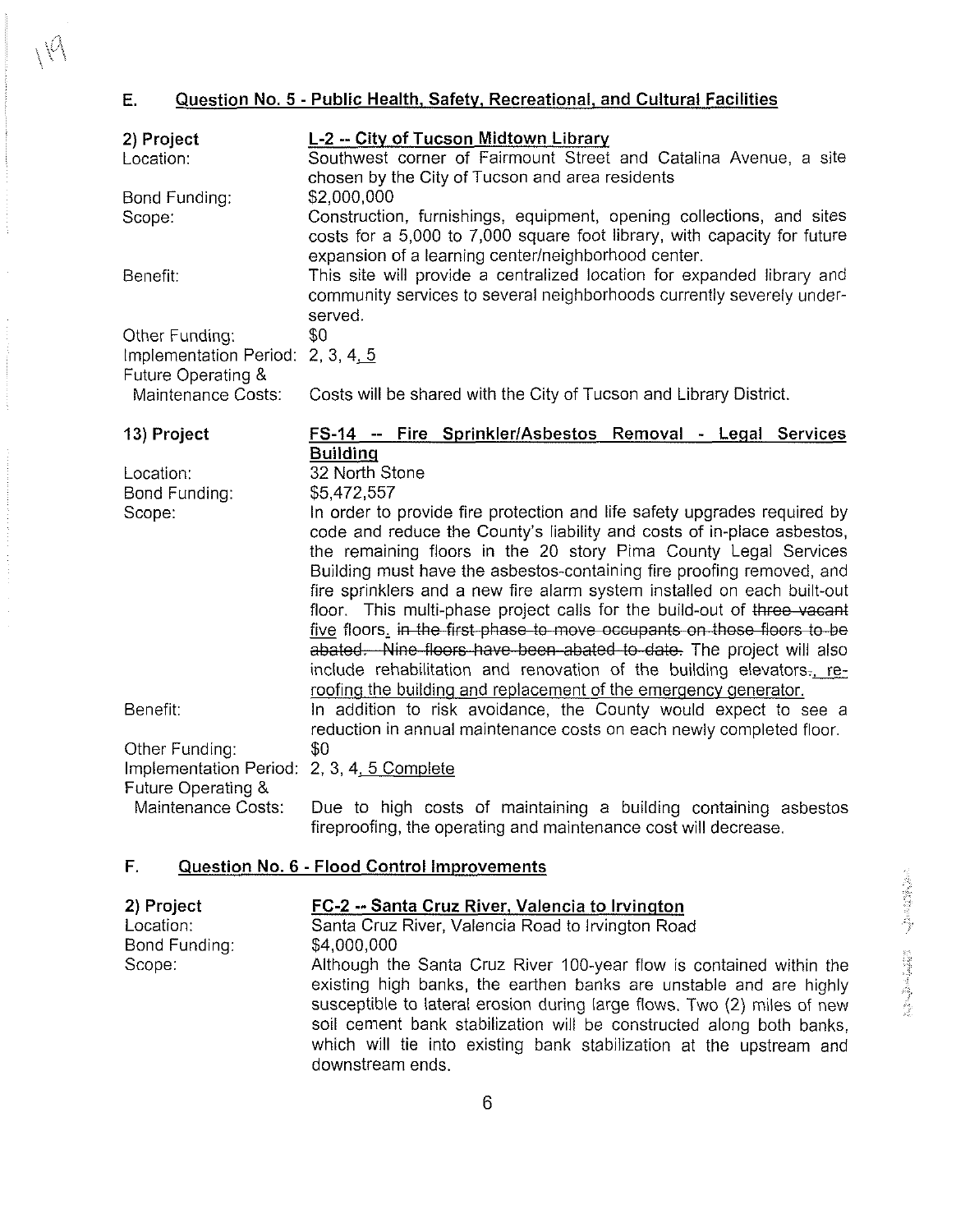This project has been included as a portion of the Army Corps of Engineers, Pima County and City of Tucson's Paseo De Las lgelasis project, which includes flood hazard mitigation and riverine eco system restoration. The Paseo De Las lgelasis project will promote flood control, and in addition cultural resource preservation, recharge Central Arizona Project water, and associated recreational river park facilities. Benefit: Areas to be protected from bank erosion include the Midvale Park residential and commercial subdivision along the west bank; Calle Santa Cruz along the east bank; and commercial development nodes at lrvington and Drexel Roads. Working with the Army Corps of Engineers will provide additional amenities and funding for the project. Other Funding: Army Corps of Engineers Federal funding.

Implementation Period: 2, 3, 4 To be determined. Future Operating & Maintenance Costs: Minimal

| 4) Project<br>Location:<br>Bond Funding:                                     | FC-4 -- Mission Wash<br>Mission View Wash, Detention/Retention Basin<br>\$1,000,000                                                                                                                                                                                                                                                                               |
|------------------------------------------------------------------------------|-------------------------------------------------------------------------------------------------------------------------------------------------------------------------------------------------------------------------------------------------------------------------------------------------------------------------------------------------------------------|
| Scope:                                                                       | Few drainage facilities exist in downstream areas, which include<br>portions of the City of Tucson and the City of South Tucson.<br>Therefore, most flows are conveyed in the streets. As the streets have<br>insufficient capacity to contain all but the smallest of flows, adjacent                                                                            |
|                                                                              | commercial and residential areas experience repeated flooding. This<br>project will include design and construction of a regional<br>detention/retention basin east of Park Avenue and south of 36th Street.                                                                                                                                                      |
|                                                                              | Preliminary design of this new basin includes providing up to 43<br>acre-feet of floodwater storage, inlet structures to collect and<br>concentrate sheet flow, and outlet works as needed to prevent adverse<br>impacts downstream of the basin.                                                                                                                 |
| Benefit:                                                                     | The Tucson Stormwater Management Study identifies 44 existing<br>homes that will be protected from flooding and roadway flooding would<br>also be reduced, resulting in safer driving conditions. The detention<br>basin could be developed for multi-purpose use, thereby providing<br>park, recreation and open space benefits to the surrounding<br>community. |
| Other Funding:<br>Implementation Period: 2, 3, 4, 5, 6<br>Future Operating & | \$3,717,026 (Flood Control District Tax Levy Revenue)                                                                                                                                                                                                                                                                                                             |
| Maintenance Costs:                                                           | Minimal                                                                                                                                                                                                                                                                                                                                                           |

#### **G.** Question No. **7** - Solid Waste improvements

| 1) Project    | SW-1 - Regional Facility Acquisition and Initial Disposal Cell Solid          |
|---------------|-------------------------------------------------------------------------------|
|               | <b>Waste Management</b>                                                       |
| Location:     | Location to be determined                                                     |
| Bond Funding: | \$5,000,000 \$2,000,000                                                       |
| Scope:        | Development of a Regional Landfill Facility including land acquisition        |
|               | and construction of the first disposal cell. The County will evaluate         |
|               | potential regional landfill sites that meet State and Federal landfill siting |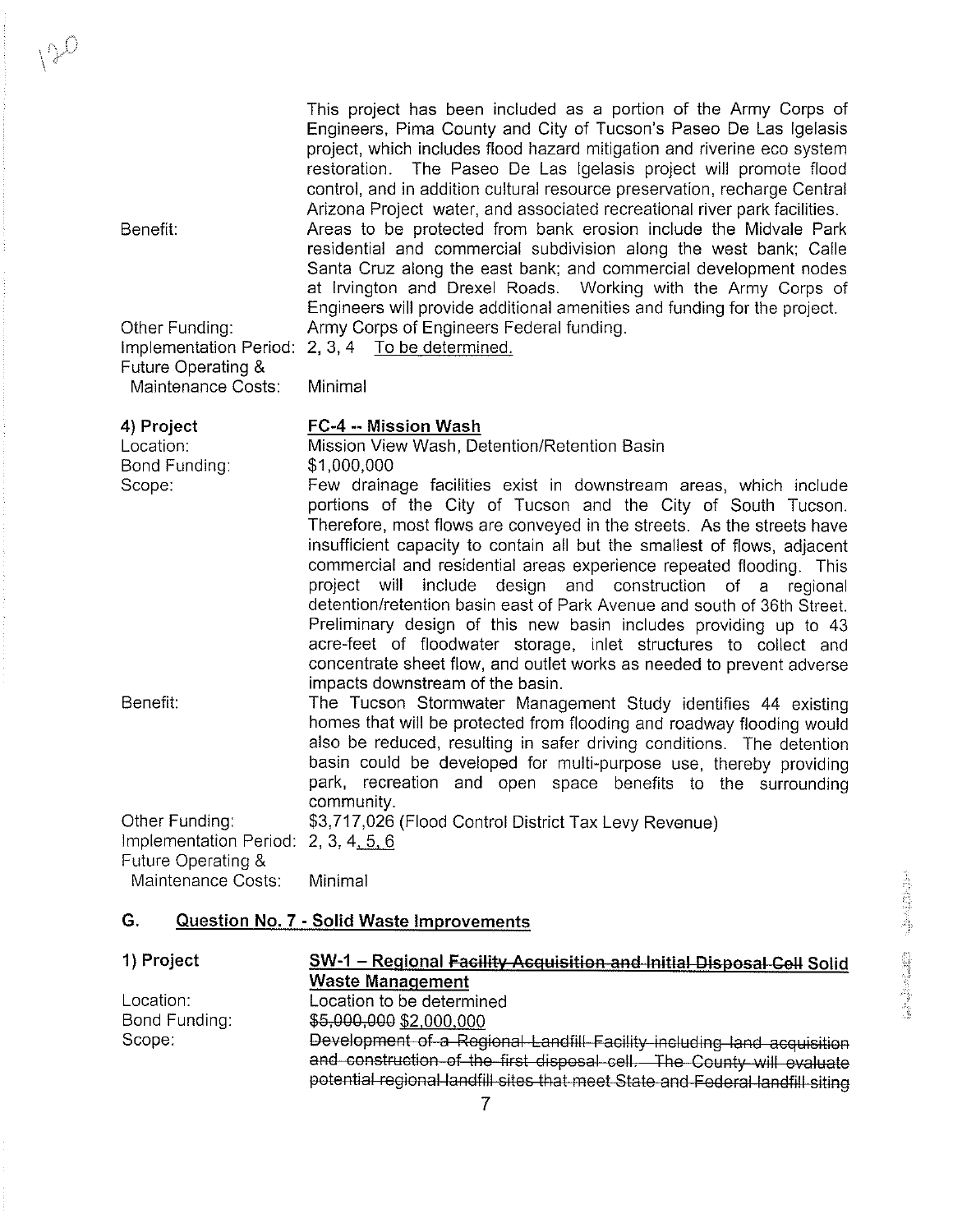| Benefit:                                                                             | criteria and conduct public meetings to select a site. The proposed<br>project will include site design, property acquisition, development of the<br>first disposal area and installation of monitor wells and other<br>environmental controls.<br>The County is evaluating alternatives to<br>meeting community needs for regional solid waste management.<br>Pursuant to state mandates, Pima County will continue to provide<br>waste disposal services after closure of Tangerine Landfill.<br>The<br>County itself, however, will not implement and operate a new regional<br>landfill. Instead, the County has initiated a process to evaluate the use |              |
|--------------------------------------------------------------------------------------|--------------------------------------------------------------------------------------------------------------------------------------------------------------------------------------------------------------------------------------------------------------------------------------------------------------------------------------------------------------------------------------------------------------------------------------------------------------------------------------------------------------------------------------------------------------------------------------------------------------------------------------------------------------|--------------|
| Other Funding:<br>Implementation Period: 5 To be determined.<br>Future Operating &   | of private waste management companies to provide long-term waste<br>management services.<br>\$0                                                                                                                                                                                                                                                                                                                                                                                                                                                                                                                                                              |              |
| Maintenance Costs:                                                                   | New facility is planned to be opened when Tangerine is closed.<br>Equipment and personnel from the closed Tangerine Landfill will be<br>transferred to new facility. other County solid waste management<br>facilities and departments. Therefore, additional operating and<br>maintenance costs will be minimal.                                                                                                                                                                                                                                                                                                                                            |              |
| 2) Project<br>Location:<br>Bond Funding:<br>Scope:                                   | <b>SW-2 -- Tangerine Closure</b><br>Tangerine Road, One mile west of I-10<br>\$3,000,000<br>Tangerine Landfill, a lined landfill that currently receives 500 tons of<br>waste per day, will reach capacity in the year 2001. Pursuant to<br>environmental regulations, closure of the site includes placement of<br>landfill cap construction, a landfill gas control system, and a re-<br>vegetation of the site. In accordance with State permit conditions,<br>following facility operational closure, construct a landfill final cover<br>system, revegetate the final cover surface, and possibly install a landfill                                    |              |
| Benefit:                                                                             | gas collection and control system.<br>The purpose and closure of the landfill will be to provide protection of<br>the environment and for public health by installation of controls for<br>landfill gas and long-term protection of groundwater. Provide for long-<br>term protection of the public and the environment.                                                                                                                                                                                                                                                                                                                                     |              |
| Other Funding:<br>Implementation Period:<br>Future Operating &<br>Maintenance Costs: | \$0<br>5,6<br>Minimal<br>Pursuant to state permit requirements, Pima County is                                                                                                                                                                                                                                                                                                                                                                                                                                                                                                                                                                               |              |
| 3) Project                                                                           | responsible for long-term post-closure maintenance of this solid waste<br>facility.<br><b>SW-3 -- Sahuarita Expansion</b>                                                                                                                                                                                                                                                                                                                                                                                                                                                                                                                                    | <b>WELLS</b> |
| Location:<br>Bond Funding:<br>Scope:                                                 | La Canada Drive, South of Sahuarita - I-10 Interchange<br>\$2,000,000 \$4,000,000<br>The existing Sahuarita Landfill is located on 20 acres of a 40-acre                                                                                                                                                                                                                                                                                                                                                                                                                                                                                                     | 2010年1月11日   |

 $\overline{v}$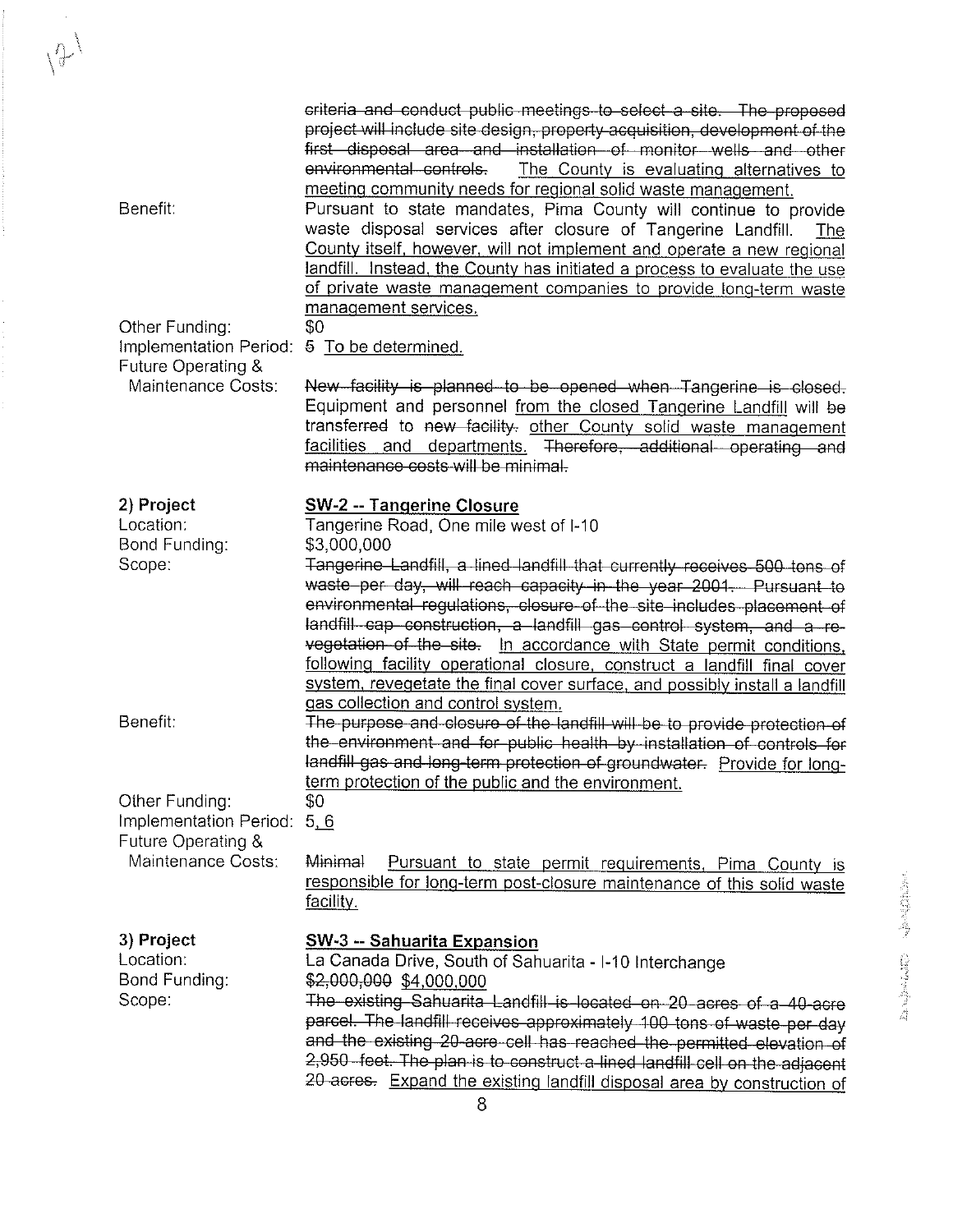|                                                                                 | a lined disposal cell, relocated facility entrance, entrance facilities,<br>public dropoff and recycling area, household hazardous waste station,<br>and groundwater compliance and production wells.                                                                                                                                                                                                                              |  |
|---------------------------------------------------------------------------------|------------------------------------------------------------------------------------------------------------------------------------------------------------------------------------------------------------------------------------------------------------------------------------------------------------------------------------------------------------------------------------------------------------------------------------|--|
| Benefit:<br>Other Funding:                                                      | To provide for continued waste disposal services for the Sahuarita-<br>Green Valley Area for an additional ten to fifteen years.<br>\$1,849,481 \$4,828,719 (1982 General Obligation Bonds for Solid                                                                                                                                                                                                                               |  |
| Implementation Period: 2, 3, 4, 5<br>Future Operating &                         | Waste)                                                                                                                                                                                                                                                                                                                                                                                                                             |  |
| Maintenance Costs:                                                              | Existing personnel and equipment will continue to operate at this<br>facility. Therefore, additional operating and maintenance cost will be<br>minimal.                                                                                                                                                                                                                                                                            |  |
| 4) Project<br>Location:<br>Bond Funding:                                        | SW-4 -- El Camino del Cerro Environmental Remediation<br>Santa Cruz River, El Camino del Cerro and I-10<br>\$2,211,824 \$3,211,281                                                                                                                                                                                                                                                                                                 |  |
| Scope:                                                                          | There are seventeen closed landfills that Pima County owned or<br>operated in the past. Through the County's Landfill Environmental<br>Studies Program, these former landfills are investigated, monitored,<br>and, where necessary, environmental remediation actions are taken.<br>Design plans have been prepared for El Camino del Cerro Landfill that<br>include a landfill cap, a landfill gas extraction system and a pilot |  |
|                                                                                 | groundwater treatment system. The El Camino del Cerro<br>Environmental Remediation Project will be implemented pursuant to a<br>settlement agreement with Arizona Department of Environmental<br>Quality.                                                                                                                                                                                                                          |  |
|                                                                                 | Groundwater Operable Unit (211047):<br>In response to regulatory obligations, design, permit, and construct a<br>groundwater remediation system that collects and treats contaminated<br>groundwater in the County project response area, and a related<br>groundwater compliance monitoring system.                                                                                                                               |  |
|                                                                                 | Landfill Operable Unit (2ECDCR):<br>In response to regulatory obligations, design, permit, and construct the<br>remaining portion of the landfill final cover system, the landfill perimeter<br>stormwater management system, and a landfill gas extraction system.<br>Operate the landfill gas control system and the soil vapor extraction                                                                                       |  |
| Benefits:                                                                       | system as needed for source control of potential gas migration.<br>Reduced environmental contamination potential to groundwater, as<br>well as safety threat from methane gas generation. and increased<br>integrity of the landfill final cover and stormwater management                                                                                                                                                         |  |
| Other Funding:<br>Implementation Period: 1, 2, 3, 4, 5, 6<br>Future Operating & | systems.<br>\$510,881 (1982 General Obligation Bond Authorization) \$450,765                                                                                                                                                                                                                                                                                                                                                       |  |
| Maintenance Costs:                                                              | Minimal Long-term operation of a groundwater treatment system will<br>require funding for both operation and maintenance. Similarly, if                                                                                                                                                                                                                                                                                            |  |

 $V^2$